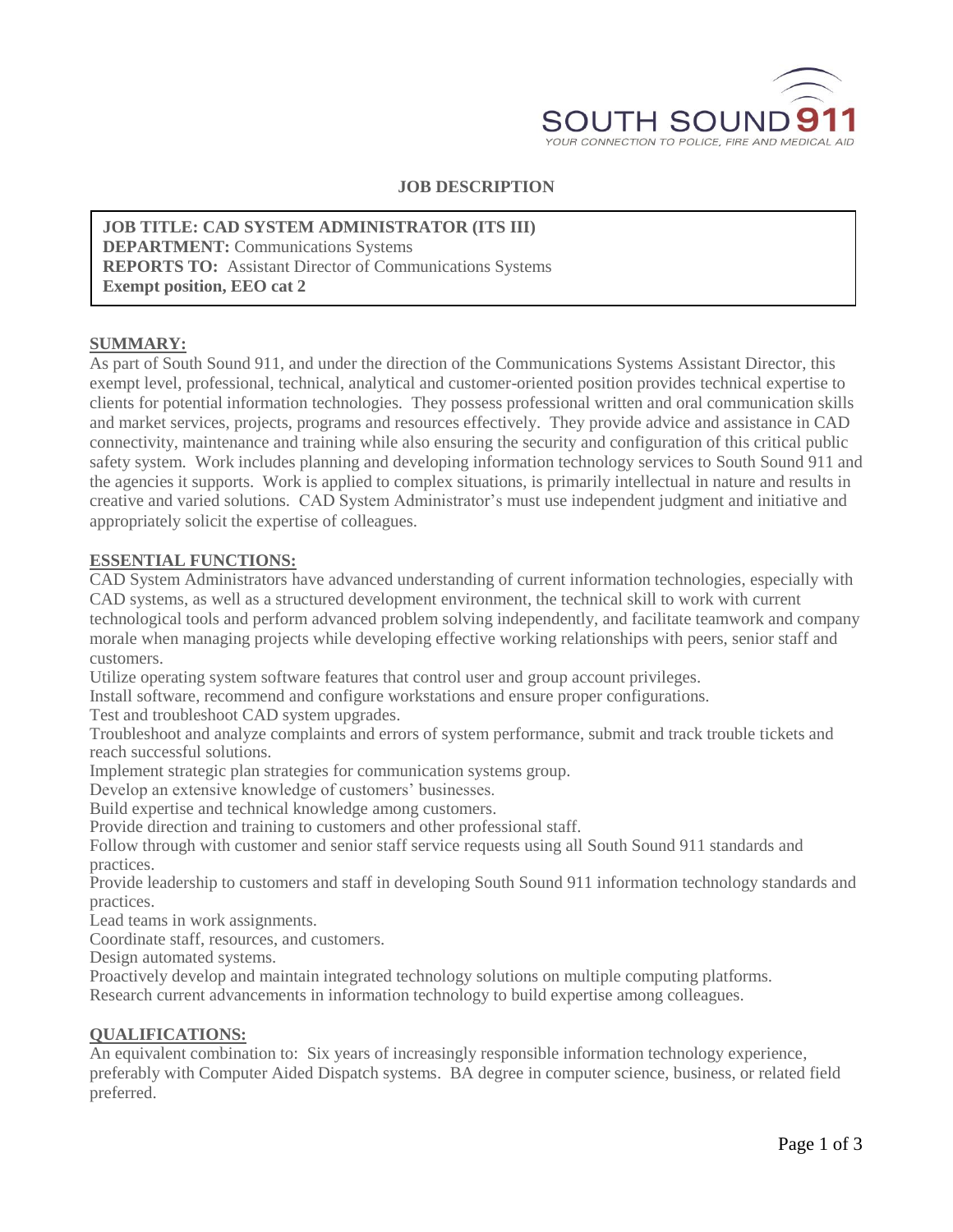### **KNOWLEDGE AND EXPECTATIONS:**

Possess technical skill to work with current technological tools and perform advanced problem solving independently.

Facilitate teamwork and a customer service orientation when managing projects while developing effective working relationships with peers, senior staff and customers.

Read, interpret, explain, apply and follow applicable laws, ordinances, codes, regulations, policies and procedures.

Work appropriately with confidential material and information.

Work with speed and accuracy.

Analyze CAD problems and effect prompt recovery.

Maintain accuracy of all CAD database information and system performance.

Follow safety rules and regulations.

Proficient with standard suite of Microsoft Office software and database applications, peripheral equipment, fax machine, phone system.

Communicate efficiently and effectively both orally and in writing using tact, patience and courtesy.

Maintain cooperative and effective working relationships with others.

Analyze situations quickly and adopt an effective course of action.

Organize work with many interruptions and multiple tasks to meet schedules and timelines.

## **LICENSES, CERTIFICATES AND OTHER REQUIREMENTS:**

A valid Washington State driver's license may be required. Due to the confidential nature and demands of this position, candidates must possess an exemplary personal history and pass a background investigation and a psychological evaluation as part of the pre-conditional offer of employment.

### **PHYSICAL REQUIREMENTS:**

The physical demands described here are representative of those that must be met by an employee to successfully perform the essential functions of this job. While performing the duties of this job, the employee is regularly required to sit at a computer terminal, requires a lot of walking; use hands to finger, handle, or feel and talk or hear.

The employee is frequently required to reach with hands and arms. The employee is occasionally required to stand. The employee must occasionally lift and/or move up to 25 pounds. Specific vision abilities required by this job include close vision, distance vision, peripheral vision, depth perception and ability to adjust focus.

### **WORKING ENVIRONMENT:**

Employee works in an indoor climate-controlled office environment. The noise level in the work environment is usually quiet. This position will interact with employees and customers on a daily basis. The nature of these interactions will be to gather information about an existing problem or desired functionality within a technical system that the South Sound 911 supports. Provide twenty-four (24) hour, seven (7) day a week availability for the emergency diagnosis of critical CAD related problems.

### **MACHINES/TOOLS/EQUIPMENT/WORK AIDS:**

Personal computer, duplication machines, telephone, and printers.

### **POTENTIAL HAZARDS:**

The hazards are consistent within an office environment.

# **ANALYSIS OF PHYSICAL DEMANDS OF POSITION**